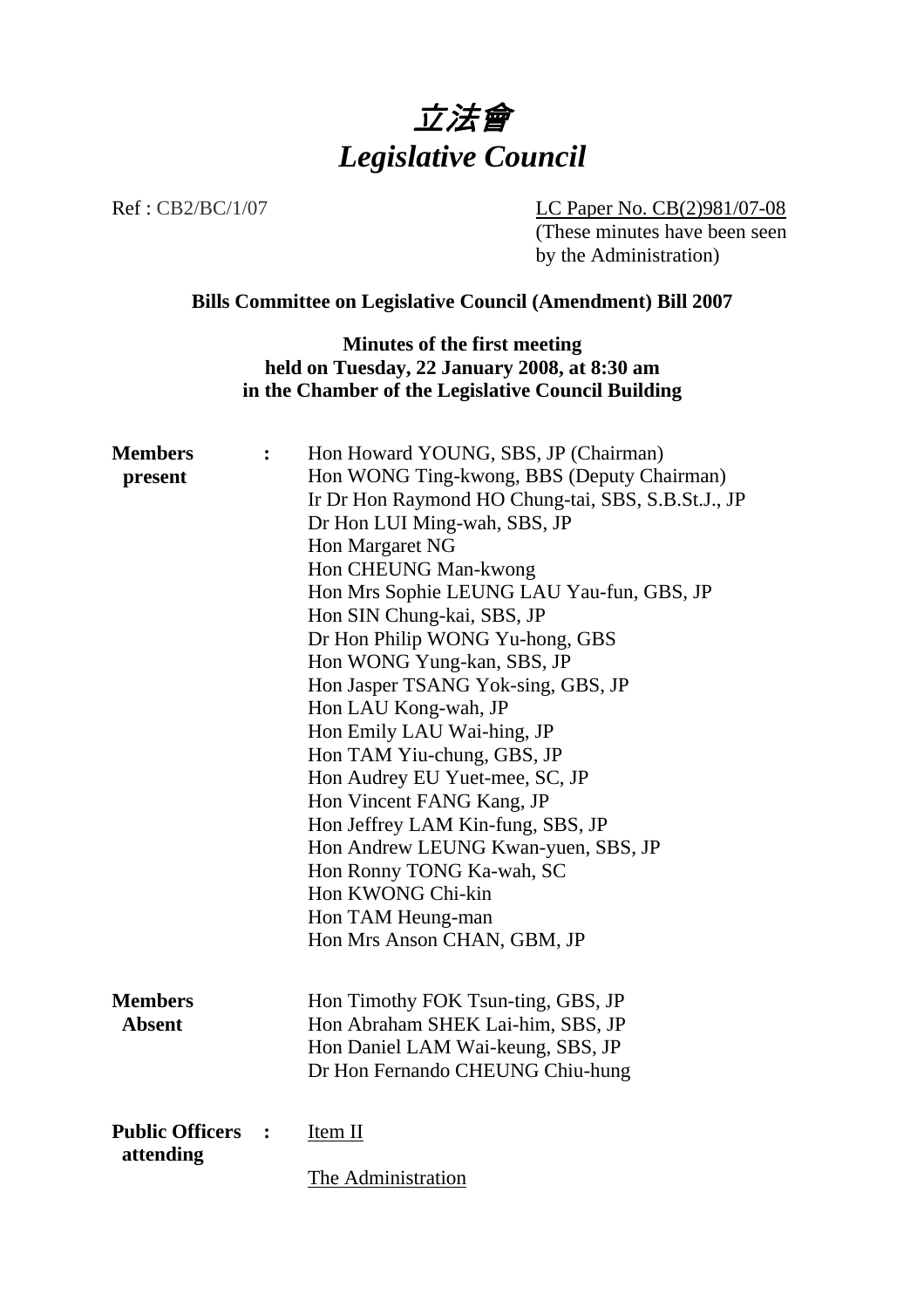|                               |                | Mr Arthur HO Kin-wah<br>Deputy Secretary for Constitutional and Mainland Affairs                           |  |
|-------------------------------|----------------|------------------------------------------------------------------------------------------------------------|--|
|                               |                | Mr Ivanhoe CHANG Chi-ho<br>Principal Assistant Secretary for Constitutional and Mainland<br><b>Affairs</b> |  |
|                               |                | Miss Katharine CHOI Man-yee<br><b>Assistant Secretary for Constitutional and Mainland Affairs</b>          |  |
|                               |                | Ms Rayne CHAI Chih-hui<br><b>Senior Government Counsel</b>                                                 |  |
|                               |                | Mr Eddie NG Sik-hay<br>Deputy Chief Electoral Officer for Registration and Electoral<br>Office             |  |
|                               |                | Miss Rebecca LEE On-nai<br>Senior Electoral Officer for Registration and Electoral Office                  |  |
| <b>Clerk</b> in<br>attendance | $\ddot{\cdot}$ | Mrs Percy MA<br>Chief Council Secretary (2)3                                                               |  |
| <b>Staff</b> in<br>attendance | $\ddot{\cdot}$ | Mr Kelvin LEE<br><b>Assistant Legal Adviser 1</b><br>Mrs Eleanor CHOW<br>Senior Council Secretary (2)4     |  |
|                               |                |                                                                                                            |  |

 $- 2 - 1$ 

#### Action

# **I. Election of Chairman/Deputy Chairman**

 Mr Howard YOUNG and Mr WONG Ting-kwong were elected Chairman and Deputy Chairman of the Bills Committee respectively.

### **II. Meeting with the Administration**

(LC Paper No. CB(3)215/07-08 - The Bill

CMAB/C1/30/5 - The Legislative Council Brief on the Bill

LS26/07-08 - The Legal Service Division Report

LC Paper No. CB(2)892/07-08(01) - Marked-up copy of the Bill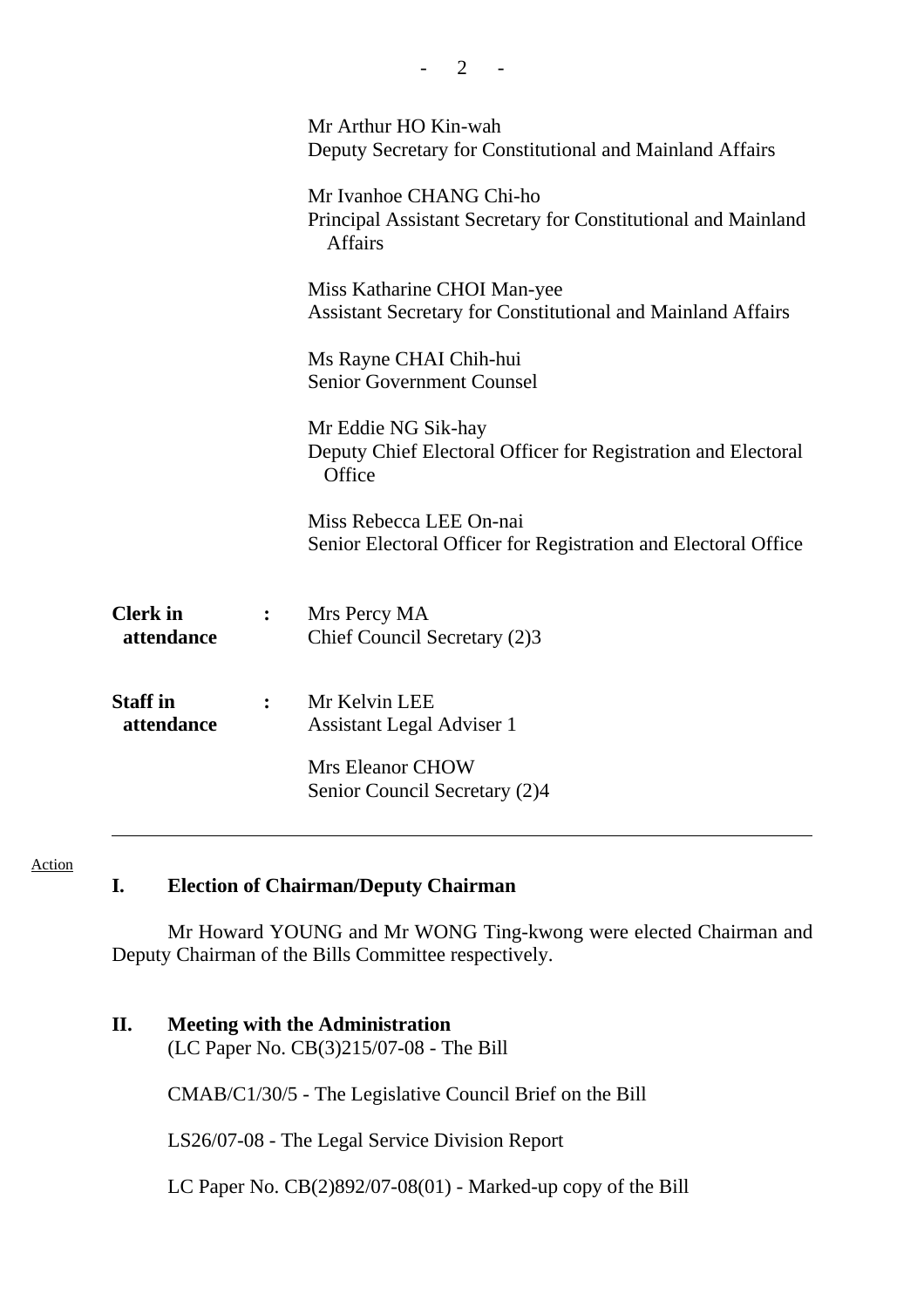LC Paper No. CB(2)893/07-08(02) - Background Brief prepared by the Legislative Council Secretariat)

- 2. The Bills Committee deliberated (index of proceedings attached at **Annex**).
- 3. The Administration was requested to provide paper(s) to
	- (a) explain the principle and procedure for determining the inclusion of organisations in the electorate of functional constituencies (FCs);
	- (b) provide information on the contribution of individual FCs to the Gross Domestic Product;
	- (c) provide information on the number of eligible electors vis-à-vis registered electors of individual FCs;
	- (d) advise whether the various proposals in the Bill would result in any addition/reduction in the electorate of individual FCs;
	- (e) provide information on organisations which applied for inclusion in the electorate of FCs since the last LegCo election in 2004 and the reasons for rejecting these applications;
	- (f) explain how the "representativeness" of corporate electors/organisations in a particular sector was assessed in delineating the electorate for FCs; and
	- (g) explain the steps taken to ensure that the corporate electors/organisations included in FCs would remain to be representative of the relevant sectors.

#### **III. Date of next meeting**

4. Members agreed that the next meeting would be held on 1 February 2008 at 10:45 am.

5. The meeting ended at 10:22 am.

Council Business Division 2 Legislative Council Secretariat 31 January 2008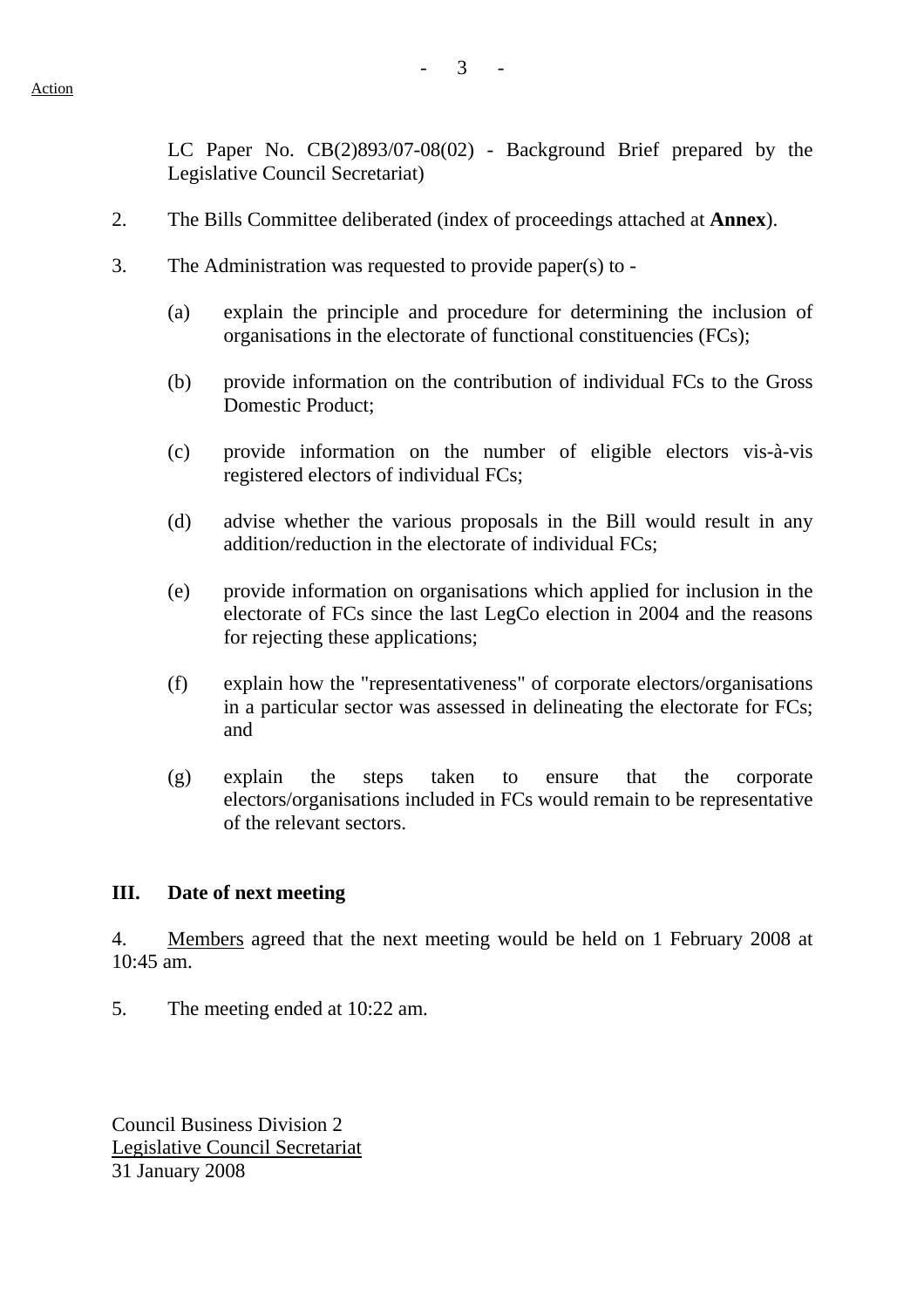## **Proceedings of the first meeting of the Bills Committee on Legislative Council (Amendment) Bill 2007 on Tuesday, 22 January 2008, at 8:30 am in the Chamber of the Legislative Council Building**

| <b>Time Marker</b> | Speaker(s)                                                                 | Subject(s)                                                                                                                                                                                                                                                                                                                                                                                                                                                                                                                            | <b>Action</b><br>required                                                       |
|--------------------|----------------------------------------------------------------------------|---------------------------------------------------------------------------------------------------------------------------------------------------------------------------------------------------------------------------------------------------------------------------------------------------------------------------------------------------------------------------------------------------------------------------------------------------------------------------------------------------------------------------------------|---------------------------------------------------------------------------------|
| $000000 - 000212$  | Ir Dr Raymond HO<br>Mrs Sophie LEUNG<br>Mr LAM Kin-fung<br>Mr Howard YOUNG | <b>Election of Chairman</b>                                                                                                                                                                                                                                                                                                                                                                                                                                                                                                           |                                                                                 |
| 000213-000343      | Chairman<br>Mr TAM Yiu-chung<br>Mr Andrew LEUNG                            | Election of Deputy Chairman                                                                                                                                                                                                                                                                                                                                                                                                                                                                                                           |                                                                                 |
| 000344 - 000427    | Chairman                                                                   | Opening remarks                                                                                                                                                                                                                                                                                                                                                                                                                                                                                                                       |                                                                                 |
| 000428 - 000608    | Administration                                                             | Briefing by the Administration on the Bill                                                                                                                                                                                                                                                                                                                                                                                                                                                                                            |                                                                                 |
| 000609 - 000744    | Chairman                                                                   | Concerns raised by members of the Panel<br>on Constitutional Affairs when they were<br>consulted on the proposed arrangements<br>for updating the electorate of functional<br>constituencies (FCs) for the 2008 LegCo<br>election<br>at<br>the<br>meeting<br>on<br>19 November 2007                                                                                                                                                                                                                                                   |                                                                                 |
| 000745 - 001506    | Chairman<br>Ms Margaret NG<br>Administration                               | Principle and procedure for determining<br>the inclusion of organisations in the<br>electorate of FCs                                                                                                                                                                                                                                                                                                                                                                                                                                 | Admin to follow up<br>$(\text{para } 3(a) \text{ of the})$<br>minutes)          |
| 001507 - 001937    | Chairman<br>Mrs Anson CHAN<br>Administration                               | Broadening of the electorate base of FCs<br>in the 2008 LegCo election<br>Response of the Administration that -<br>the number and composition of the<br>(a)<br>existing<br>FCs<br>should<br>remain<br>unchanged for the 2008 LegCo<br>election as explained in paragraphs 2<br>and 3 of the LegCo Brief; and<br>the issue of the electorate of FCs<br>(b)<br>would<br>be<br>addressed<br>when<br>consideration was given to the<br>appropriate electoral methods for the<br>elections of the Chief Executive and<br>the LegCo in 2012 |                                                                                 |
| 001938 - 002542    | Chairman<br>Mr Ronny TONG<br>Administration                                | Principle for determining the inclusion of<br>an organisation in the electorate of a FC<br>Contribution of FCs<br>the<br>Gross<br>to<br>Domestic Product as mentioned by<br>Mr ZHANG Xiaoming at the forum on<br>constitutional development                                                                                                                                                                                                                                                                                           | Admin to follow up<br>$(\text{para } 3(a) \text{ and } (b))$<br>of the minutes) |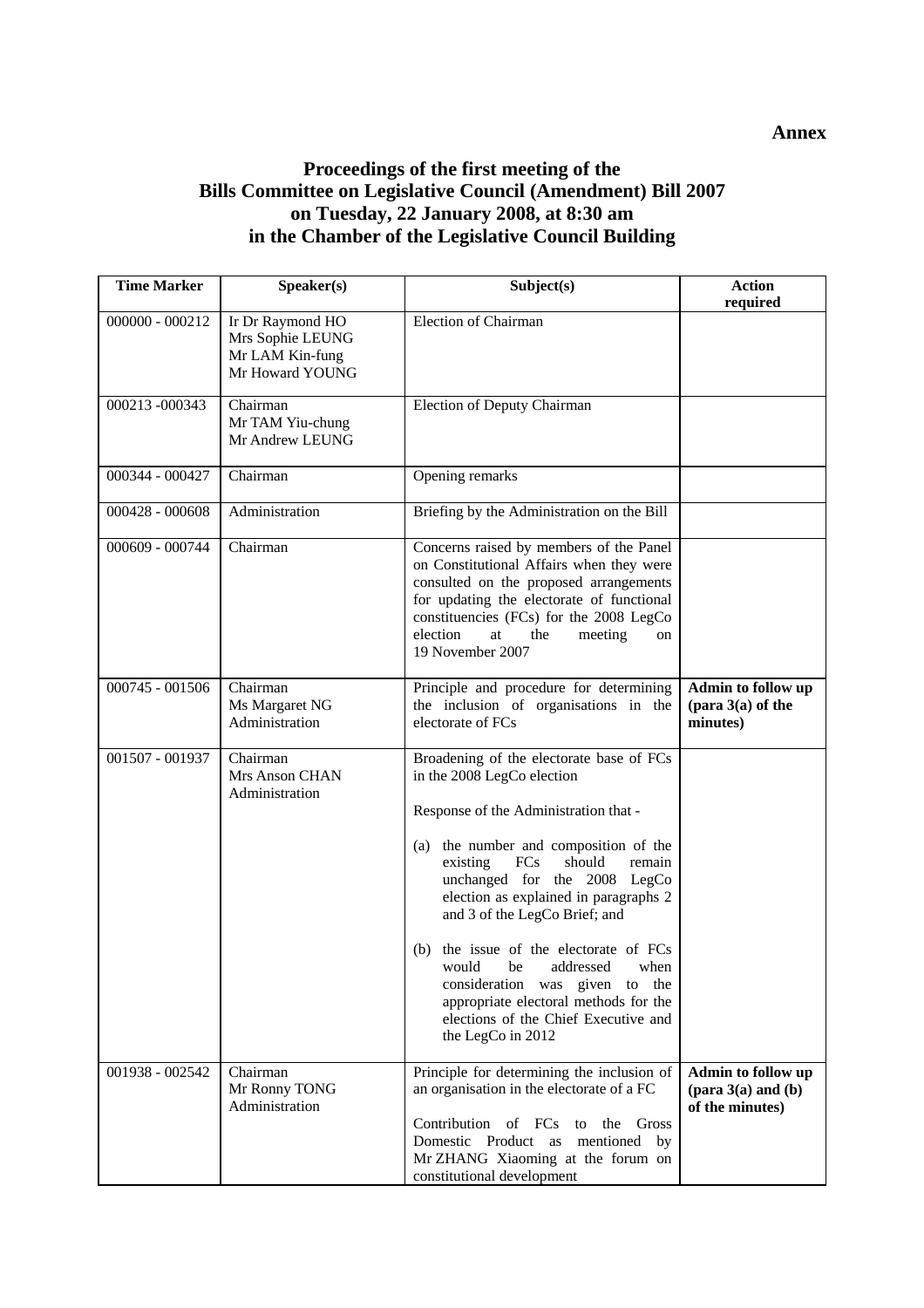|--|

| <b>Time Marker</b> | Speaker(s)                                       | Subject(s)                                                                                                                                                                                                                                                                                                                                                                                                                                                                                | <b>Action</b><br>required                                                    |
|--------------------|--------------------------------------------------|-------------------------------------------------------------------------------------------------------------------------------------------------------------------------------------------------------------------------------------------------------------------------------------------------------------------------------------------------------------------------------------------------------------------------------------------------------------------------------------------|------------------------------------------------------------------------------|
| $002543 - 002640$  | Chairman<br>Mr FANG Kang                         | Supplementary information<br>that<br>the<br>membership of the Tobacco Association<br>of Hong Kong Limited, which was<br>proposed to be included in the Wholesale<br>and Retail FC, was almost identical to that<br>of the Tobacco Institute of Hong Kong<br>Limited which had wound up in<br>December 2004                                                                                                                                                                                |                                                                              |
| 002641 - 003104    | Chairman<br>Miss TAM Heung-man<br>Administration | Broadening of the electorate base of the<br>Accountancy FC in the 2008 LegCo<br>election and if not, in the 2012 LegCo<br>election                                                                                                                                                                                                                                                                                                                                                        |                                                                              |
| 003105 - 003830    | Chairman<br>Ms Emily LAU<br>Administration       | Views of Ms LAU -<br>(a) the Frontier did not support "small<br>circle" election and the Bill;<br>(b) the FC system infringed human rights<br>breached the<br>International<br>and<br>Covenant on Civil and Political<br>Rights, and<br>(c) she did not object to broadening the<br>electorate base of FCs as a step<br>the<br>direction<br>of<br>towards<br>implementing universal suffrage<br>Views of the Administration that FCs had<br>contributed to the well-being of Hong<br>Kong |                                                                              |
| 003831 - 005605    | Ms Audrey EU<br>Chairman<br>Administration       | Publicity to promote voter registration of<br><b>FCs</b><br>Size of eligible voters of FCs and the<br>voter registration rates<br>Effect of the Bill on the electorate of FCs                                                                                                                                                                                                                                                                                                             | Admin to follow up<br>$(\text{para } 3(c) - (d) \text{ of }$<br>the minutes) |
| 005606 - 010210    | Chairman<br>Mrs Sophie LEUNG<br>Administration   | Concern about the impact of introducing<br>drastic changes to the electorate of FCs<br>only a few months before a LegCo<br>election<br>Confirmation of the Administration that<br>the number and composition of the<br>existing FCs should remain unchanged for<br>the 2008 LegCo election, and only minor<br>technical updates would be made                                                                                                                                             |                                                                              |
| $010211 - 010422$  | Chairman<br>Mr SIN Chung-kai<br>Administration   | Broadening of the electorate base of FCs<br>in the 2008 LegCo election                                                                                                                                                                                                                                                                                                                                                                                                                    |                                                                              |